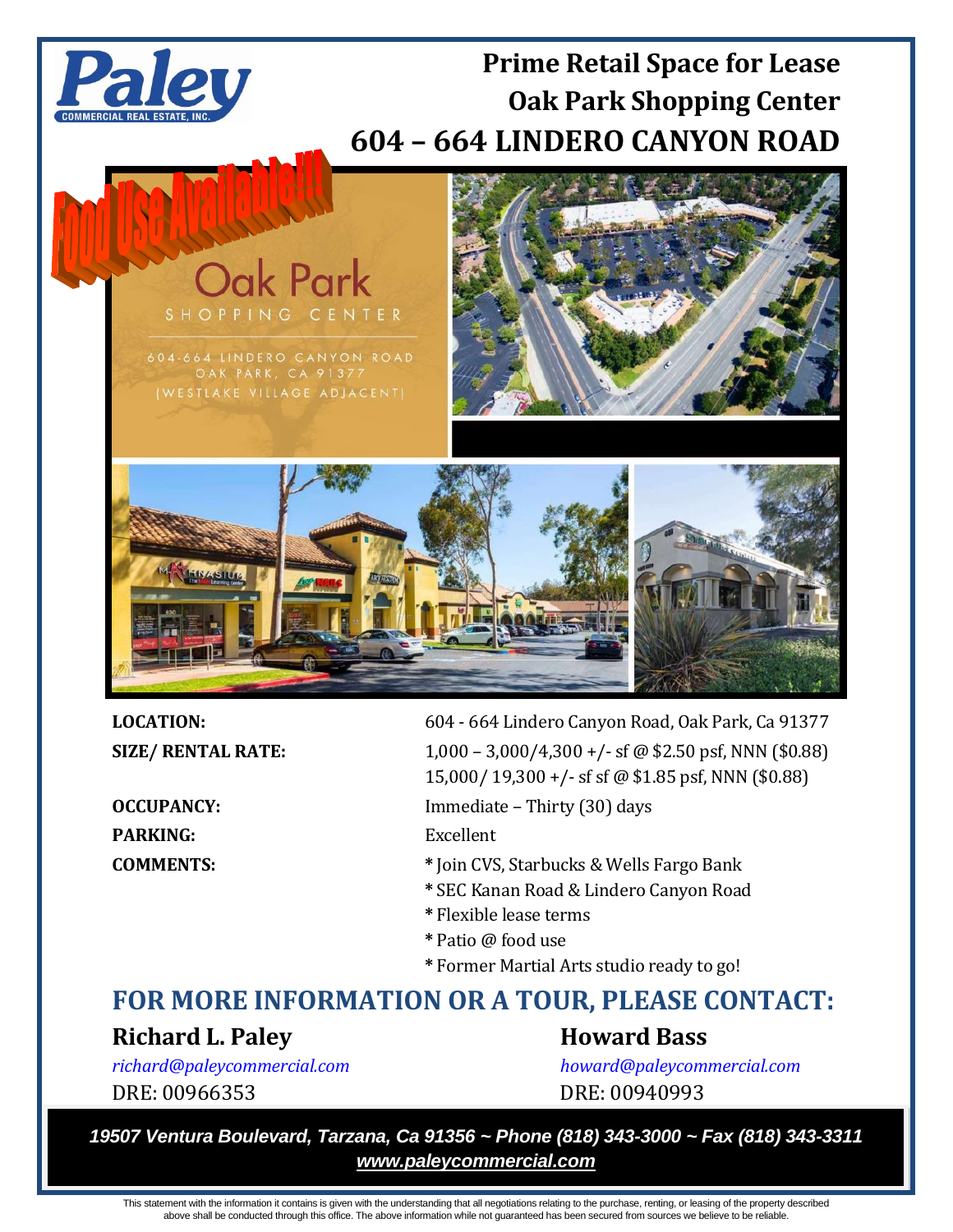

## **Prime Retail Space for Lease Oak Park Shopping Center 604 – 664 LINDERO CANYON ROAD**



**PROPERTY FEATURES:**  $*$  High end income levels

- 
- **\*** Captive trade area
- **\*** Join neighboring retailers Pavilions, CVS Pharmacy, Starbucks & Wells Fargo Bank

## **FOR MORE INFORMATION OR A TOUR, PLEASE CONTACT:** Richard L. Paley **Howard Bass**

DRE: 00966353 DRE: 00940993

*[richard@paleycommercial.com](mailto:richard@paleycommercial.com) [howard@paleycommercial.com](mailto:howard@paleycommercial.com)*

*19507 Ventura Boulevard, Tarzana, Ca 91356 ~ Phone (818) 343-3000 ~ Fax (818) 343-3311 www.paleycommercial.com*

This statement with the information it contains is given with the understanding that all negotiations relating to the purchase, renting, or leasing of the property described above shall be conducted through this office. The above information while not guaranteed has been secured from sources we believe to be reliable.